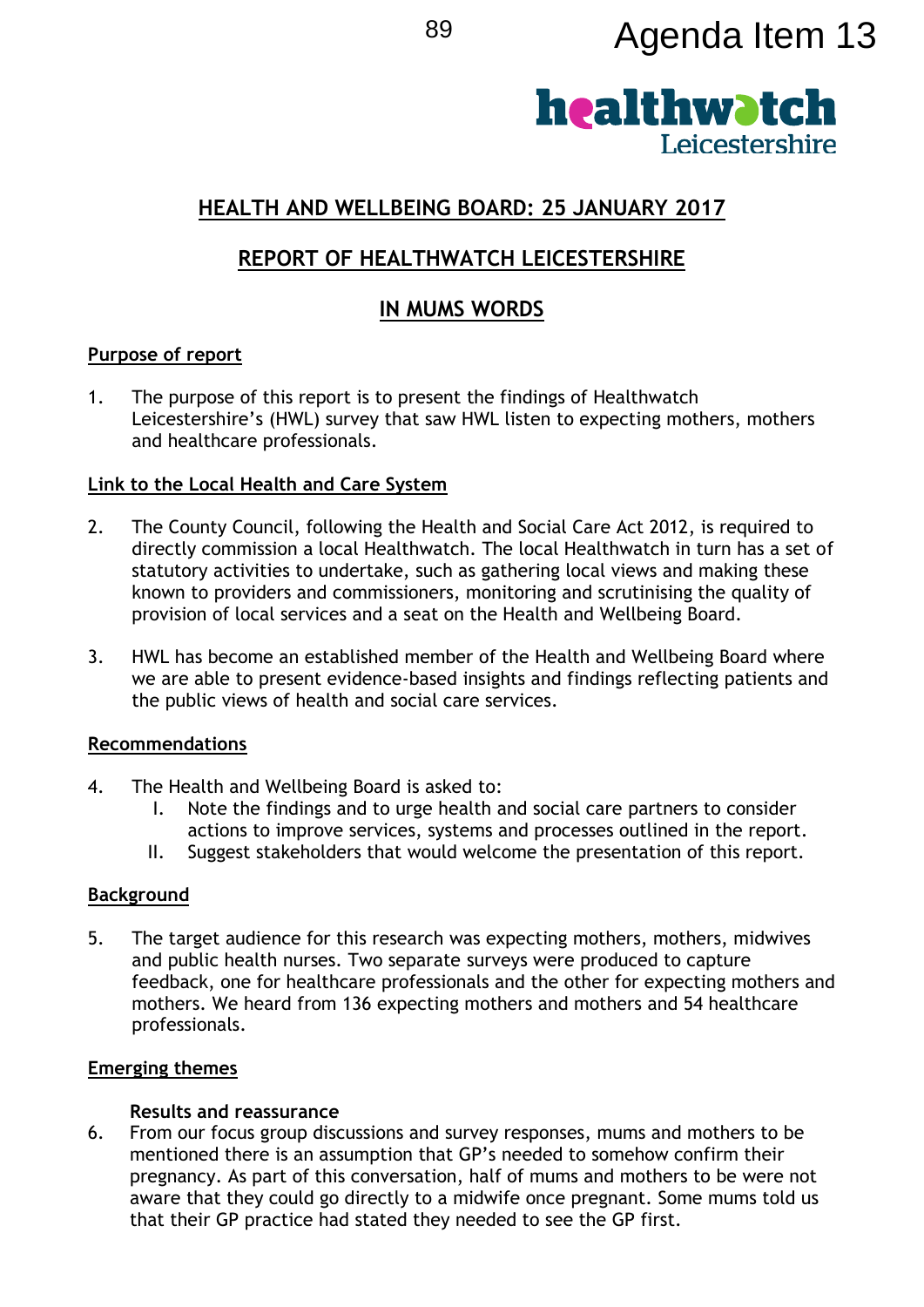# **A listening ear**

7. From the responses received, it's clear that mums value and appreciate the time they have with their healthcare professional. However, when looking at the feedback closer, we have learnt that mums are all too aware of the limited time for each appointment, so are self-conscious about taking up more time to feel comfortable enough to ask further questions. Feeling unsure and unconfident, mums told us that any questions they may have, did not feel that important in the grand scheme of things, against the key messages that healthcare professionals needed to discuss within their meeting. This contributed to feeling a lack of emotional support especially for those that previously had issues with pregnancy, for example miscarriage or complications.

#### **Feeling abandoned**

8. After birth – Mums told us about the vulnerability they experience in the immediate hours of giving birth. They expressed a feeling of abandonment, especially those mums who were not allowed to have their partners stay with them. Many mums wanted more guidance and support from hospital staff during the night, as this was when their energies were low and reflecting on their childbirth experience and future responsibilities.

#### **Building a bond**

9. Expectant mums and mothers told us that the relationship between them and their midwife is important, allowing advice, support and information to be shared by a trusted professional. It matters to them that the same midwife that visits them at home is the one they see throughout their pregnancy; and that a strong relationship is established to provide comfort and reassurance to mums.

# **Sharing of information**

- 10. It was clear from their responses that many healthcare professionals thought there should be greater or more effective sharing of information. For example, this could be in the form of joint meetings between midwives and public health nurses. In addition, professionals discussed having a more effective relationship by using the same online systems and the possibility of a formal handover from midwife to public health nurse.
- 11. Healthcare professionals reported that their time during meetings with mums is limited, which can restrict a fuller discussion. Imparting information to mums that maybe useful, delivering contractual information, putting mums at ease as well as building a relationship with them is reported to be difficult to achieve in the allocated time frame.

#### **Report recommendations**

12. This report highlights experiences and insights into how mothers, mothers to be feel about services; and how healthcare professionals feel about internal workings. We have provided both strategic and practical recommendations as follows:

In light of the local improvements and changes that are set to take place due to the National Maternity Review: Better Births - Five Year Forward View for NHS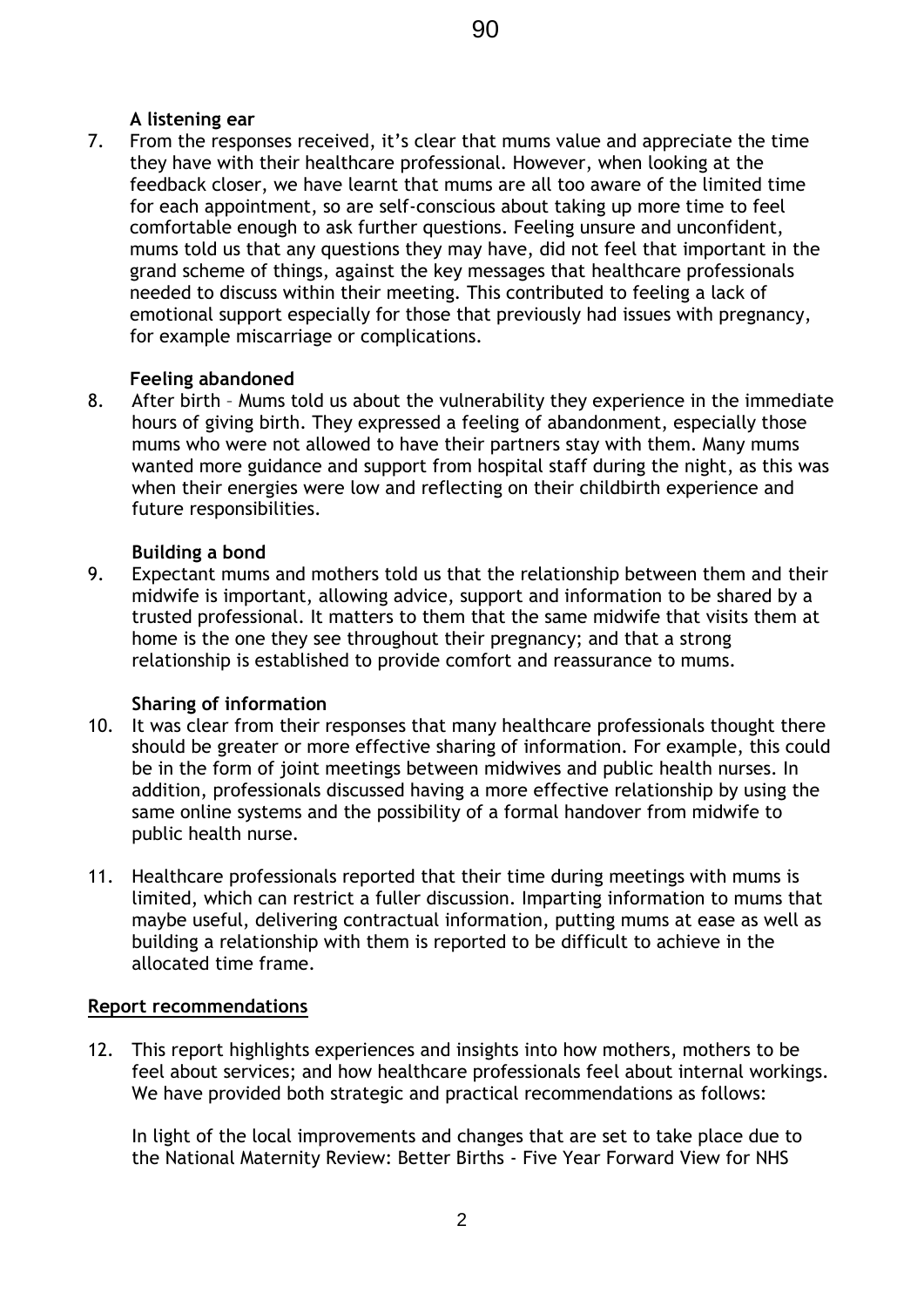maternity services in England; and the Care Quality Commission 'choosing maternity care' initiative.

- **1. We recommend that you use the findings of this report to help inform future procurement and commissioning of services; as well as further public engagement when reviewing maternity services locally.**
- **2. We recommend a small campaign or publicity, similar to the 'Direct to Midwife' initiative that promotes women's choices and an avenue to get their pregnancy care started sooner directly with the midwife.**

When we asked patients what could be done to improve their experience of the ED, a reoccurring theme was the lack of beverages and snacks available.

**3. We recommend that UHL consider how to provide suitable hot and cold drinks and snacks for patients visiting the ED.** 

Feedback from mothers has highlighted that their initial expectation of being allocated a named midwife against the reality of seeing the same person is not aligned.

**4. In order to manage expectations, we recommend that healthcare professionals are clear and transparent informing mothers that they may see multiple midwives at various points throughout their pregnancy.** 

Better integration of services is a key driver for local health systems, as well as using the knowledge of frontline staff to shape services.

- **5. We recommend improved joint working and sharing of information amongst healthcare professionals.**
- **6. We recommend a demonstrable process that allows healthcare professionals to provide a formal response/ have meaningful input into any consultation or new service changes.**

The emotional support provided to mothers is a key factor within this report and the feedback that mothers provided.

**7. We recommend the exploration of new ways of working, including signposting or specific initiatives, to give mothers a better sense of emotional support, particularly in the first few days and weeks of giving birth.** 

# **Officer to Contact**

Name and Job Title: Vandna Gohil, Director Telephone: 0116 257 5040 Email: Vandna.g@healthwatchleics.co.uk

#### **Relevant Impact Assessments**